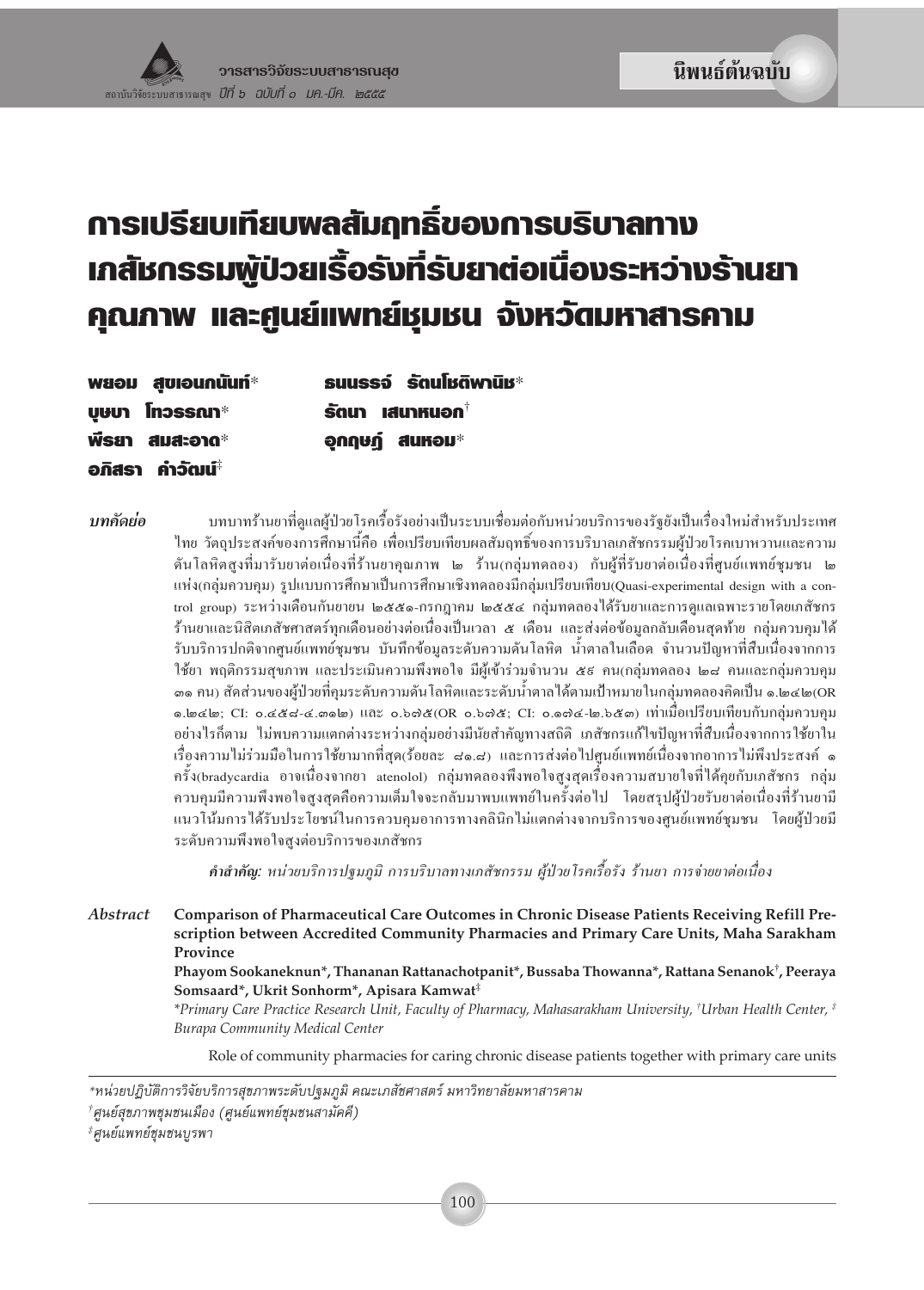is still new in Thailand. The objective of this study was to compare clinical outcomes of providing pharmaceutical care in patients with diabetes mellitus and hypertension who got prescriptions refilled between two accredited community pharmacies (the intervention group) and two primary care units (the control group). The study was quasi-experimental design with a control group. The duration of the study was between September 2008 - July 2011. The intervention group received the individual care each month for 5 months by the community pharmacists and PharmD students. In the fifth month at the community pharmacies, the patient medication record of each patient was reported back to the primary care units. Blood pressure, blood sugar, drug related problems and patients' satisfaction were recorded. There were totally 59 eligible patients (28 and 31 patients in the intervention and the control group, respectively). The proportions of patients who achieved target goals of blood pressure control and blood sugar control were 1.242 (OR 1.242; CI: 0.458-4.312) and -0.675 (OR 0.675; CI: 0.174-2.653) when compared with the control group. There was not different between groups. The community pharmacists mostly solved the drug related problem of non-adherence in the treatment group (81.8 %) and made a referral to the primary care units due to an adverse drug event (bradycardia was probably from atenolol). The treatment group was highest satisfied with the relax feeling to talk to the pharmacists. The control group was highest satisfied with the willing to comply for the next schedule. In conclusion patients received prescriptions refilled from accredited community pharmacies have potential clinical benefits as received from the primary care units. Patients in the treatment group had a high satisfaction to the pharmacists' service.

Key words: primary care unit, pharmaceutical care, refill prescription, community pharmacy, chronic diseases

## ภูมิหลังและเหตุผล

รคเบาหวานและโรคความดันโลหิตสูงเป็นปัญหาสำคัญ **b** ด้านสุขภาพระดับโลก ประมาณการณ์ทั่วโลกในปี ึค.ศ.๒๐๓๐ จะพบความชุกของโรคเบาหวาน ๓๖๖ ล้านคน<sup>(๑)</sup> และในปี ค.ศ.๒๐๒๕จะพบความชุกของผู้ป่วยความดันโลหิตสูง ๑.๕๖ พันล้านคน<sup>(๒)</sup> ในประเทศไทยปัจจุบันคาดว่าเฉพาะผู้มี สิทธิหลักประกันสุขภาพถ้วนหน้าป่วยเป็นโรคเบาหวานประมาณ ๒.๕ ล้านคน และป่วยเป็นโรคความดันโลหิตสูง ๗.๘ ล้านคน ้รวมทั้งสองโรคประมาณ ๑๐ ล้านคน<sup>(๓)</sup> ประกอบกับโรคภัยไข้ เจ็บอื่นๆ ที่เพิ่มขึ้นตามกันมา ทำให้เกิดปัญหาความแออัดของ โรงพะเาบาล<sup>(๔)</sup>

ในด้านคุณภาพของการให้บริการผู้ป่วยโรคเบาหวาน ยัง ้ต้องการการพัฒนาในทุกภาคส่วน จากการศึกษาในประเทศ ไทยพบผู้ป่วยเบาหวานประเภทที่ ๒ เพียงร้อยละ ๒๑.๖ ที่ สามารถคุมระดับน้ำตาลได้ตามเป้าหมายตามแนวทางการ รักษาของ American Diabetes Association และเพียงร้อยละ ี ๕๓.๕ที่ได้รับการคัดกรองภาวะแทรกซ้อนที่ไต<sup>(๕)</sup> ในปี ๒๕๕๒ ได้มีการพัฒนาบริการผู้ป่วยนอก รวมถึงผู้ป่วยโรคเรื้อรังใน โครงการลดความแออัดไปสู่ระบบบริการปฐมภูมิเขตเมือง ใน

โรงพยาบาลจำนวน ๓๙ แห่ง จาก ๙๔ แห่ง (เฉพาะสังกัด กระทรวงสาธารณสุข) และโรงพยาบาลส่งเสริมสุขภาพตำบล จำนวน ๑,๐๐๑ แห่ง พบว่าผลการดำเนินงานลดความแออัด ยังสรุปได้ไม่ชัดเจน<sup>(๖)</sup> ในขณะเดียวกันงานวิจัยหลายชิ้นได้ เสนอทางเลือกของการมีร้านยาที่มีเภสัชกรประจำซึ่งได้มีส่วน ร่วมในการดูแลการใช้ยาอย่างต่อเนื่องในผู้ป่วยความดันโลหิตสูง ็พบว่าให้ผลสัมฤทธิ์ทางคลินิกที่ดีขึ้น เพิ่มความร่วมมือในการ ใช้ยาสูงขึ้น <sup>(๗)</sup> และคุณภาพชีวิตเพิ่มขึ้นหลังการติดตาม ๑ ปี มากกว่าบริการปกติจากหน่วยบริการอย่างมีนัยสำคัญทาง สถิติ<sup>(๘)</sup> การเติมยาต่อเนื่องในผู้ป่วยเบาหวานที่ร้านยาให้ผลสัม ถุทธิ์ทางคลินิกเช่นเดียวกับหน่วยบริการหลังการติดตาม ๖ เดือน<sup>(ส,๑๐)</sup> (ค่าน้ำตาลในเลือด ๑๔๑.๘ ± ๓๒.๒ ที่ร้านยา และ ด๔๐.๓  $\pm$  ๒๗.๕ ที่หน่วยบริการ) $^{(\text{\tiny{QO}})}$ 

สำนักงานหลักประกันสุขภาพแห่งชาติ(สปสช.)ได้ สนับสนุนโครงการพัฒนาการเชื่อมโยงร้านยากับระบบหลัก ประกันสุขภาพในการคัดกรองและติดตามการสร้างเสริมสุขภาพ ปี ๒๕๕๒ ในหมวดนวัตกรรมการให้บริการเครือข่ายระหว่าง ภาครัฐและเอกชน<sup>(๑๑)</sup> ประสิทธิผลของการดำเนินการคัดกรอง ได้มีการตีพิมพ์ในส่วนอื่นแล้ว<sup>(๑๒)</sup> ส่วนการติดตามการสร้าง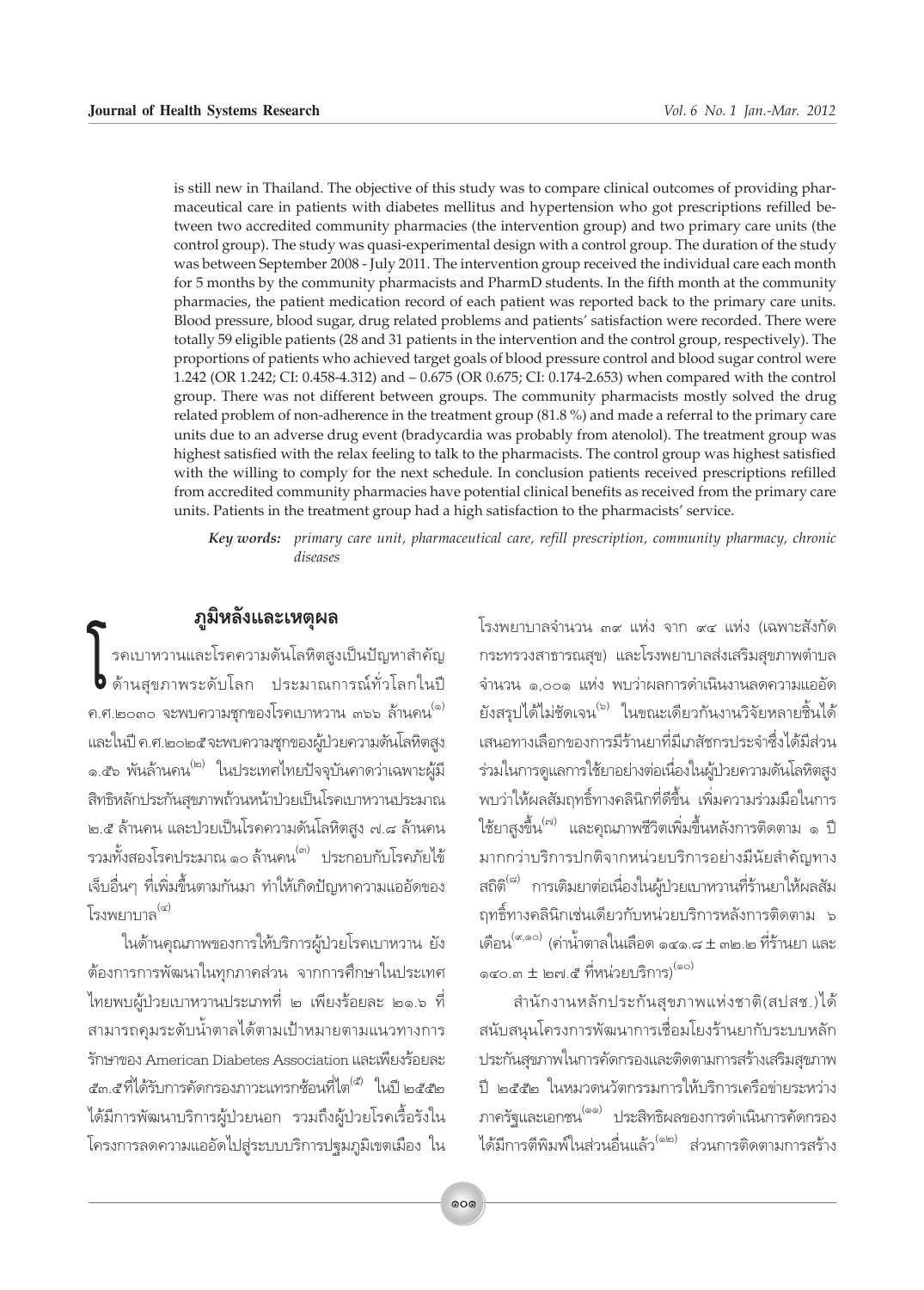เสริมสุขภาพในกิจกรรมเติมยาต่อเนื่องของผู้ป่วยเบาหวาน และความดันโลหิตสูง ผู้วิจัยออกแบบงานต่อยอดจากงานวิจัย เดิม<sup>(๑๐)</sup> เพื่อแสดงให้เห็นการดำเนินกิจกรรมของเภสัชกรร้าน ยาคุณภาพ ในการค้นหาปัญหา การป้องกันและการแก้ไข ้ปัญหาที่สืบเนื่องจากการใช้ยาโดยเภสัชกร เปรียบเทียบผลสัม ฤทธิ์ทางคลินิก การปรับเปลี่ยนพฤติกรรม และความพึงพอใจ ต่อการให้บริการระหว่างร้านยาคุณภาพและศูนย์แพทย์ ใน เขตเทศบาลเมือง จังหวัดมหาสารคาม

## ระเบียบวิธีสึกษา

การศึกษาครั้งนี้เป็นแบบ Quasi-experimental study แบบมีกลุ่มเปรียบเทียบ โดยศึกษาในผู้ป่วยโรคเบาหวานและ ้ความดันโลหิตสูงที่รับยาต่อเนื่องที่ร้านยาคุณภาพ (ร้านยาที่ เข้าร่วมโครงการพัฒนาและรับรองคุณภาพจากสภา เภสัชกรรม<sup>(๑๓)</sup> ได้แก่ ร้านยามหาวิทยาลัย สาขา ๑ และร้าน ยาเภสัชกรชูศักดิ์) และศูนย์แพทย์ชุมชน ๒ แห่งได้แก่ ศูนย์ แพทย์ชุมชนสามัคคีและศูนย์แพทย์ชุมชนบูรพา อ.เมือง จ.มหาสารคาม โดยรับยาอย่างต่อเนื่องในระยะเวลา ๕ เดือน ในช่วงเดือนกันยายน พ.ศ.๒๕๕๑ ถึง เดือนกรกฎาคม พ.ศ.  $\ln \frac{g}{g}$ 

#### เกณฑ์การคัดเลือกประชากรเข้าการศึกษา

๑. ผู้ป่วยที่ขึ้นทะเบียนการรักษาในศูนย์แพทย์ชุมชน สามัคคีและศูนย์แพทย์ชุมชนบูรพา

๒. ผู้ป่วยที่ใช้สิทธิการรักษาแบบหลักประกันสุขภาพ ถ้วนหน้า (Universal coverage, UC)

๓. โรคความดันโลหิตสง

๓.๑ ผู้ป่วยได้รับการวินิจฉัยว่าเป็นโรคความดัน โลหิตสูง (Essential hypertension) และมีระดับความดันโลหิต < ๑๔๐/๙๐ mmHq อย่างน้อย ๒ ครั้งในรอบ ๕ เดือนที่ผ่าน มา

> ๓.๒ ผู้ที่ใช้ยาเพื่อรักษาโรคเรื้อรัง < ๕ รายการ ๓.๓ ไม่มีภาวะแทรกซ้อนรุนแรง ๔. โรคเบาหวาน

๔.๑ ผู้ป่วยที่ได้รับวินิจฉัยว่าเป็นโรคเบาหวานและมี ระดับน้ำตาล Capillary blood glucose (CBG) < ๑๖๐ mg/ dL อย่างน้อย ๒ ครั้งในรอบ ๕ เดือนที่ผ่านมา

> ๔.๒ ผู้ที่ใช้ยาเพื่อรักษาโรคเรื้อรัง < ๕ รายการ ๔.๓ ไม่มีการใช้ insulin ๔.๔ ไม่มีภาวะแทรกซ้อนรุนแรง

#### เกณฑ์การคัดเลือกประชากรออกจากการศึกษา

๑. ไม่ยินยอมเข้าร่วมการศึกษา

## เกณฑ์การส่งผู้ป่วยกลับจากร้านยาคุณภาพไปยังศูนย์ แพทย์ชมชน

๑. ผู้ป่วยโรคความดันโลหิตที่มีระดับความดันโลหิต ≥ ๑๔๐/๙๐ mmHg ต่อเนื่องอย่างน้อย ๒ เดือน หรือมีระดับ ความดันโลหิต ≥ ๑๖๐/๑๐๐ mmHg

๒. ผู้ป่วยเบาหวานที่มีระดับน้ำตาลวัดปลายนิ้ว ≥ ๑๖๐ mg/dL ต่อเนื่องอย่างน้อย ๒ เดือน

.๓. ผู้ป่วยมือาการแทรกซ้อนจากโรค

## เครื่องมือที่ใช้ในการศึกษา

๑. แบบสัมภาษณ์ข้อมูลผู้ป่วย (Patient profile) ดัดแปลงมาจากแบบเก็บข้อมูลของร้านยามหาวิทยาลัย ประกอบไปด้วย

๑.๑ ข้อมูลทั่วไปของผู้ป่วย

๑.๒ แบบทบทวนเชิงระบบ (Review of system) ใช้เทคนิกการสัมภาษณ์เพื่อประเมินอาการไม่พึงประสงค์จาก การใช้ของผู้ป่วย และผลสัมฤทธิ์ทางคลินิกที่ได้จากการบอกเล่า

๑.๓ แบบบันทึกแผนการดูแลผู้ป่วย (SOAP note)

๑.๔ แบบประเมินปัญหาที่สืบเนื่องจากการใช้ยา

๑.๕ แบบประเมินพฤติกรรมสุขภาพ ใช้แบบฟอร์ม การติดตามที่ใช้ประจำของร้านยามหาวิทยาลัย<sup>(๑๔)</sup>

๒. แบบประเมินอาการไม่พึ่งประสงค์จากการใช้ยา (Naranio's algorithm)

๓. แบบประเมินความพึ่งพอใจที่พัฒนาขึ้นสำหรับการ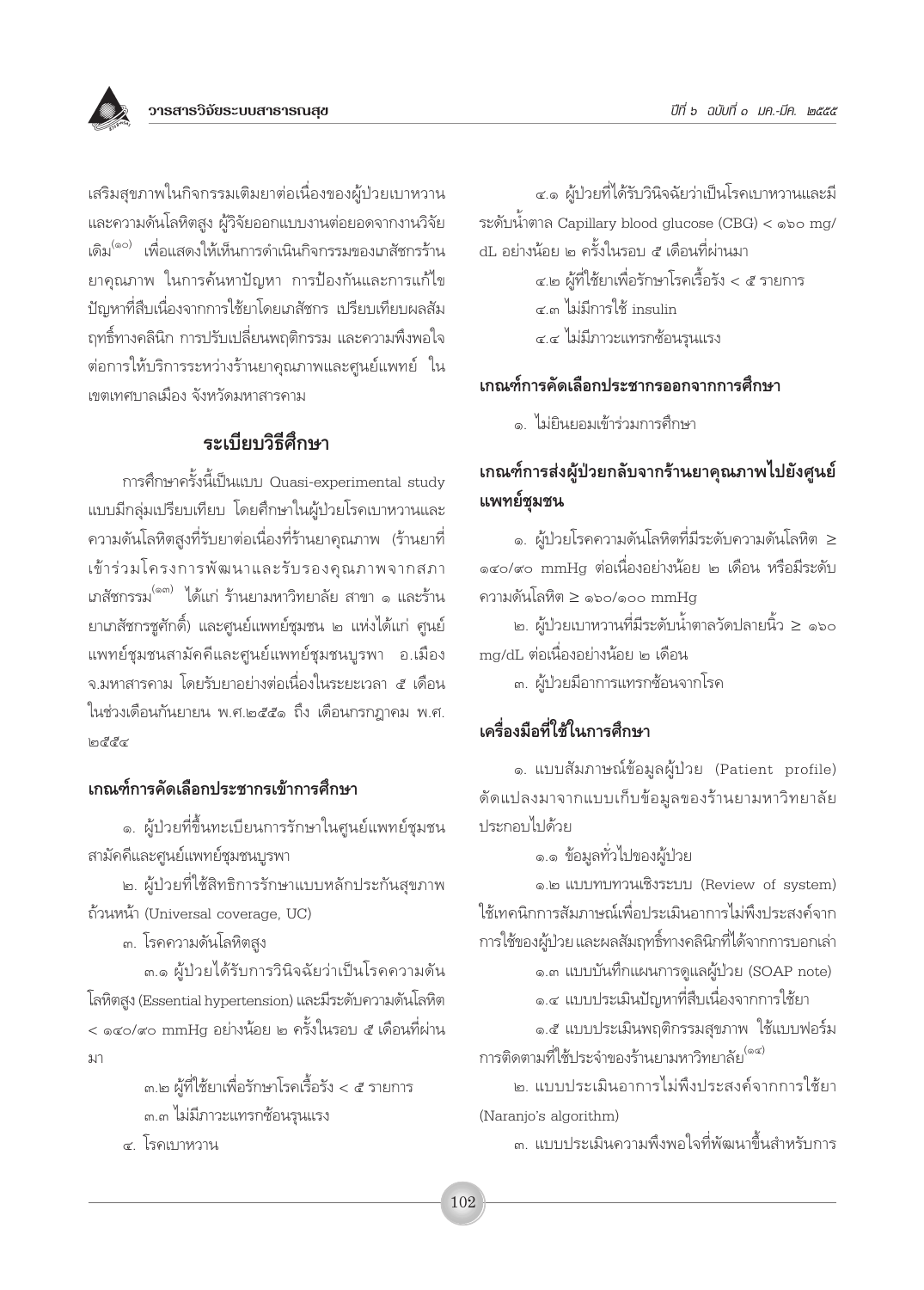ศึกษานี้ได้รับการทดสอบความถูกต้อง (Content validity) จากอาจารย์คณะเภสัชศาสตร์จำนวน ๓ ท่าน แบบประเมินมี ข้อคำถามจำนวน ๑๐ ข้อ โดยครอบคลุมด้านการบริการของ เภสัชกร งานบริบาลทางเภสัชกรรม และด้านเวลาและสถานที่ โดยใช้ระดับคะแนนความพึ่งพอใจแบบลิเกริตสเกล o-๕ คะแนน

## ดั้นตอนการดำเนินงานวิจัย

๑. ผู้วิจัยและเจ้าหน้าที่ศูนย์แพทย์ชุมชนคัดเลือกผู้ป่วย ที่ผ่านตามเกณฑ์คัดเข้า (กันยายน ๒๕๕๑) ณ ศูนย์แพทย์ชุมชน และสอบถามความสมัครใจในการเข้าร่วมโครงการ และ จำแนกผู้ป่วยออกเป็น ๒ กลุ่ม คือกลุ่มทดลอง(กลุ่มสมัครใจ เข้าร่วมโครงการและรับยาต่อเนื่องที่ร้านยาคุณภาพ) และกลุ่ม ควบคุม(กลุ่มสมัครใจเข้าร่วมโครงการแต่ขอรับยาที่ศูนย์แพทย์)

๑.๑ กลุ่มทดลอง ผู้วิจัยและเจ้าหน้าที่ของหน่วยงาน ทำหน้าที่คัดเลือกผู้ป่วยที่เข้าได้ตามเกณฑ์และดำเนินการ ให้การรักษาและจ่ายยา ๑ เดือน พร้อมเขียนใบส่งตัวให้มารับ ยาต่อที่ร้านยาคุณภาพในนัดครั้งต่อไป

๑.๒ กลุ่มควบคุม ผู้ป่วยรับบริการที่ศูนย์แพทย์ ชุมชนตามปกติ และเจ้าหน้าที่นัดเพื่อรับบริการครั้งต่อไปที่ ศูนย์แพทย์

่ ๒. กลุ่มทดลองมารับบริการจากร้านยาคุณภาพต่อเนื่อง เดือนละครั้ง เป็นเวลา ๕ เดือน โดยเภสัชกร บันทึกข้อมูลทั่วไป ชักประวัติผู้ป่วยตามแบบสัมภาษณ์ วัดความดันโลหิตและ/ หรือระดับน้ำตาลในเลือด อธิบายความหมายให้ผู้ป่วยทราบ ทุกครั้ง บันทึกผลสัมฤทธิ์ทางคลินิกทุกครั้งที่ให้บริการ โดย เภสัชกรให้บริการ ๑ รายประมาณ ๒๐-๓๐ นาที

๒.๑ เภสัชกรหรือนิสิตเภสัชศาสตร์ทำการทบทวน ใบสั่งยาที่ผู้ป่วยระบุปัญหาที่สืบเนื่องจากการใช้ยาที่พบ ดำเนินการการป้องกันและทำการแก้ไขปัญหาที่พบในแต่ละ ครั้งที่พบผู้ป่วย และบันทึกลงในแบบบันทึก

๒.๒ เภสัชกรและนิสิตฝึกงานให้ความรู้เกี่ยวกับโรค และการปฏิบัติตัวแก่ผู้ป่วยรายบุคคล ตามแผ่นพับให้ความรู้ หรือตามความเหมาะสมในผู้ป่วยเฉพาะราย ในรายที่ไม่ สามารถควบคุมอาการทางคลินิกได้ ก็จะทำการซักถามเพื่อ ค้นหาสาเหตุที่อาจเกี่ยวข้อง

๒.๓ เป้าหมายของระดับความดันโลหิตสูงใช้ตาม เกณฑ์ของ JNC VII<sup>(๑๕)</sup> ระดับความดันโลหิตในผู้ป่วยเบา หวาน ต่ำกว่า ๑๓๐/๘๐ mmHg, ในผู้ป่วยที่ไม่มีโรคแทรกอื่น ต่ำกว่า ๑๔๐/๙๐ mmHg

เป้าหมายของระดับน้ำตาลในเลือด ใช้เกณฑ์ตามศนย์ แพทย์ซึ่งกำหนดเป้าหมายต่ำกว่า ๑๔๐ mg/dL<sup>(๑๖)</sup>

๒.๔ บันทึกการนัดผู้ป่วย ๑ เดือน ในสมุดบันทึก ประจำตัวของผู้ป่วย(ที่ได้รับจากศูนย์แพทย์ชุมชน) ให้กลับมา รับยาต่อเนื่องที่ร้านยาคุณภาพ

๒.๕ เมื่อครบ ๕ ครั้งของการมารับบริการที่ร้านยา คุณภาพ เภสัชกรเขียนใบส่งตัวไปพบแพทย์ที่ศูนย์แพทย์ ชมชนเพื่อตรวจร่างกาย และประเมินผลทางห้องปฏิบัติการ ตามข้อตกลงการดำเนินงาน เป็นต้น นักศึกษาเภสัชศาสตร์ปี ๖ จำนวน ๑ คนเป็นผู้ประเมินความพึงพอใจที่ร้านยาคุณภาพ หลังรับบริการจากเภสัชกร

.๓. กลุ่มควบคุมที่รับบริการที่ศูนย์แพทย์ชุมชนได้รับ ์ การบริการปกติ เมื่อครบ ๕ ครั้ง นักศึกษาเภสัชศาสตร์ปี ๖ จำนวน ๑ คนทำการเก็บรวบรวมผลสัมถทธิ์ทางคลินิก(ระดับ ความดันโลหิตและระดับน้ำตาลในเลือด) และประเมินความ พึ่งพอใจหลังจากรับบริการที่ศูนย์แพทย์ชุมชน

๔. ประมวลผลข้อมูลและวิเคราะห์ข้อมูล

การวิเคราะห์ผลสัมฤทธิ์ทางคลินิกใช้การวิเคราะห์แบบ Intention to treat ตัวแปรสัดส่วนเปรียบเทียบระหว่างกลุ่ม ทดลองและกลุ่มควบคุม ใช้สถิติ Chi-square และตัวแปร สัดส่วนที่เป็นผลสัมฤทธิ์ทางคลินิกใช้ Multiple logistic regression เปรียบเทียบภายในกลุ่มใช้ McNemar test ตัวแปรลำดับเปรียบเทียบระหว่างกลุ่มด้วย Wilcoxon signed rank test

แบบประเมินความพึ่งพอใจ ใช้เกณฑ์ประเมินดังนี้ ้คะแนนเฉลี่ย ๑.๐๐-๑.๐๕ หมายถึงพอใจน้อยที่สุด, ๑.๐๖-๒.๐๕ หมายถึงพอใจน้อย, ๒.๐๖-๓.๐๕ หมายถึงพอใจ, ๓.๐๖-๔.๐๕ หมายถึงพอใจมาก, ๔.๐๖-๕.๐๐ หมายถึงพอใจมากที่สุด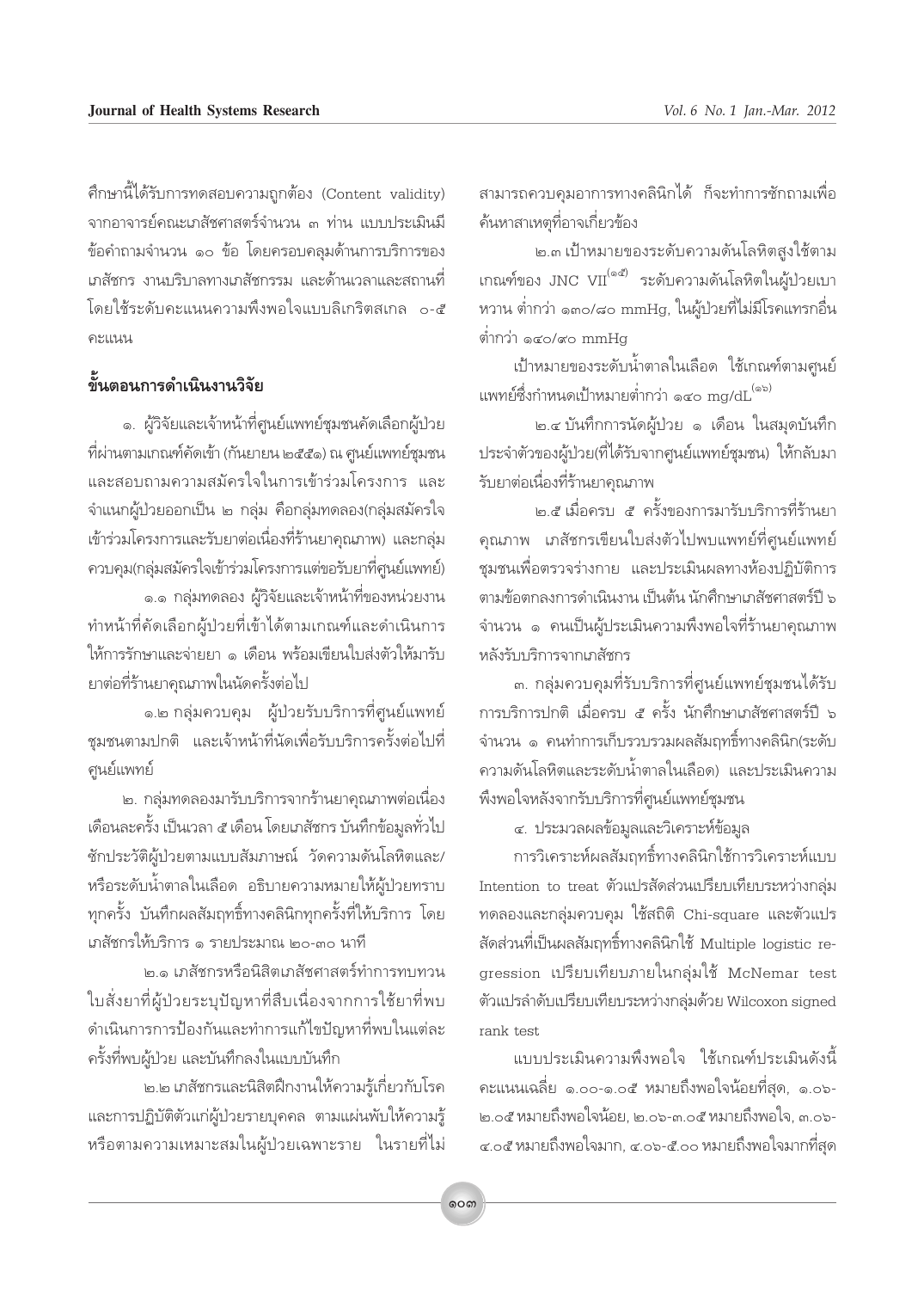## ผลการศึกษา

#### ๑. ข้อมูลคุณลักษณะและข้อมูลทั่วไป

พบว่ามีผู้ป่วยยินยอมเข้าร่วมการศึกษาทั้งหมด ๕๘ คน มีผู้ป่วยเข้ารับยาต่อเนื่องที่ร้านยาคุณภาพ(กลุ่มทดลอง)ทั้งหมด ๒๘ คน และมีผู้ป่วยรับยาต่อเนื่องที่ศูนย์แพทย์ชุมชน(กลุ่ม ควบคุม) จำนวน ๓๑ คน พบว่ามีผู้ป่วยจำนวน ๒ คน ถูกส่ง กลับก่อนกำหนด เนื่องจากผู้ป่วย ๑ คนไม่สามารถคุมระดับ ้น้ำตาลได้ตามกำหนดต่อเนื่อง ๒ เดือน และผู้ป่วย ๑ คนไม่ สะดวกในการเดินทาง เมื่อเปรียบเทียบข้อมูลทั่วไประหว่าง กลุ่มทดลองและควบคุมพบว่าข้อมูลทั้งหมดไม่แตกต่างกัน ดังตารางที่ ๑

#### ี ๒. ผลสัมฤทธิ์ทางคลินิก

ในระหว่างการติดตามพบความร่วมมือในการติดตามที่ ้ร้านยาคุณภาพ(กลุ่มทดลอง) คิดเป็นร้อยละ ๗๘.๖ (ผู้ป่วย

| คุณลักษณะ                                                            | กลุ่มทดลอง<br>$(n = \omega)$<br>ึกน (ร้อยละ)               | กลุ่มควบคุม<br>$(n = \omega)$<br>ึกน (ร้อยละ)                        | p-value*            |
|----------------------------------------------------------------------|------------------------------------------------------------|----------------------------------------------------------------------|---------------------|
| เพศ (หญิง)                                                           | (0.නී(ා) @                                                 | $\mathfrak{g} \in (\mathfrak{b} \mathfrak{g}, \mathfrak{m})$         | $o.\n$              |
| อายุ (ปี)                                                            | $\mathfrak{b}$ o.lo $\pm$ 00.0                             | $3.5 \pm 3.5$                                                        | $o$ . lø $\log^+$   |
| ์ จำนวนรายการยาที่รับโดยเฉลี่ย                                       | ത.ഠ $\pm$ കെ                                               | $m \notin \pm 0.5$                                                   | $o.\omega$          |
| รายการยาที่ได้รับ                                                    |                                                            |                                                                      |                     |
| Amlodipine                                                           | $\circ$ ( $\circ$ , $\circ$ )                              | o(0.0)                                                               |                     |
| Atenolol 50 mg                                                       | $b$ (loo.c)                                                | O(O.O)                                                               |                     |
| Aspirin 80 mg                                                        | ை ( <b>ெ.</b> ி)                                           | 99 (ග <i>රී.රී</i> )                                                 |                     |
| Vit B 1-6-12                                                         | $\mathsf{I}$ (တဲ.၈)                                        | $\&$ (ab.a)                                                          |                     |
| Enalapril 5 mg, 20 mg                                                | $5 \text{ (} \text{m} \text{m} \text{.} \text{o} \text{)}$ | $(6.02)$ රග                                                          |                     |
| Gemfibozil 300 mg                                                    | ை (ெ.ெ.                                                    | $(a, d)$ $(a)$                                                       |                     |
| Glibenclamide 5 mg                                                   | ol(6.6)                                                    | $o b ($ co.b)                                                        |                     |
| Glipizide 5 mg                                                       | $\circ$ ( $\circ$ .b)                                      | $\mathfrak{b}$ (b.&)                                                 |                     |
| HCTZ 50 mg                                                           | $5 \n(0.00.0)$                                             | oo (வ <b>๒</b> .෨)                                                   |                     |
| Metformin 500 mg                                                     | $d$ ( $d$ ೂಡೆ. $b$ )                                       | $5$ (lø $5.0$ )                                                      |                     |
| Nifedipine SR 20 mg                                                  | $\propto$ $($ o $\propto$ . $\omega$ $)$                   | $\omega$ (lolo.b)                                                    |                     |
| Simvastatin 20 mg                                                    | od(b@.                                                     | $\mathfrak{g}\mathfrak{E}$ $(\mathfrak{b}\mathfrak{g},\mathfrak{m})$ |                     |
| ความถี่ในการรับประทานยาต่อวัน (ครั้ง)                                | ๑.๗๕ $±$ ๐.๘                                               | $\ln 0.5 \pm 0.0$                                                    | $0.996^{+}$         |
| โรคร่วม                                                              |                                                            |                                                                      |                     |
| ้เบาหวาน                                                             | ை (ன8.ன)                                                   | $\omega$ ( $\omega$ lon $\omega$ )                                   |                     |
| ้ ความดัน โลหิต <b>สู</b> ง                                          | ඉ <u>ර</u> (ඊ0.0)                                          | $\circ \circ$ ( $\circ \circ$ , $\circ$ )                            |                     |
| เบาหวานและความดันโลหิตสูง                                            | ග $($ ගෙ.ෆ $)$                                             | ෧෧ ( <i>෨</i> ๕.๕)                                                   |                     |
| ผู้ป่วยที่สามารถคุมระดับความดันโลหิตใด้a                             | $\omega$ (c) $\alpha$ .b)                                  | $\mathfrak{g}\in\left(\mathfrak{b}\mathfrak{g}.\mathfrak{m}\right)$  | 0.ೊ&ಂ               |
| ผู้ป่วยที่สามารถคุมระดับน้ำตาลในเลือดได้ต่ำกว่า ๑๔๐ mg/dL (n=๑๖/๒๐)a | (0.නී(ා) ම                                                 | $\circ$ ວ $\circ$ (ສ່ວ.ວ)                                            | 0. வி               |
| ระดับความดันโลหิตโดยเฉลี่ย                                           |                                                            |                                                                      |                     |
| Systolic Blood Pressure (mmHg)                                       | $s$ .com $\pm$ 5.000                                       | $\omega \in \mathbb{R}$ and $\omega$                                 | $d$ be $\mathbb{Z}$ |
| Diastolic Blood Pressure (mmHg)                                      | வி.ை $\pm$ 00.வி                                           | லி.ை $\pm$ லி.0                                                      | 0.ಕೆನಕ              |
| ระดับนำตาลโดยเฉลี่ย (mg/dl) (n=๑๖/๒๐)                                | $s.50 \pm 0.5$                                             | $olow. & \pm$ $olow.$                                                | ೦.೧)ದ್ದ             |

**ตารางที่ ๑** คุณลักษณะของผู้ป่วยที่เข้าร่วมการศึกษา

<sup>+</sup>Independent t-test, \*Pearson chi-square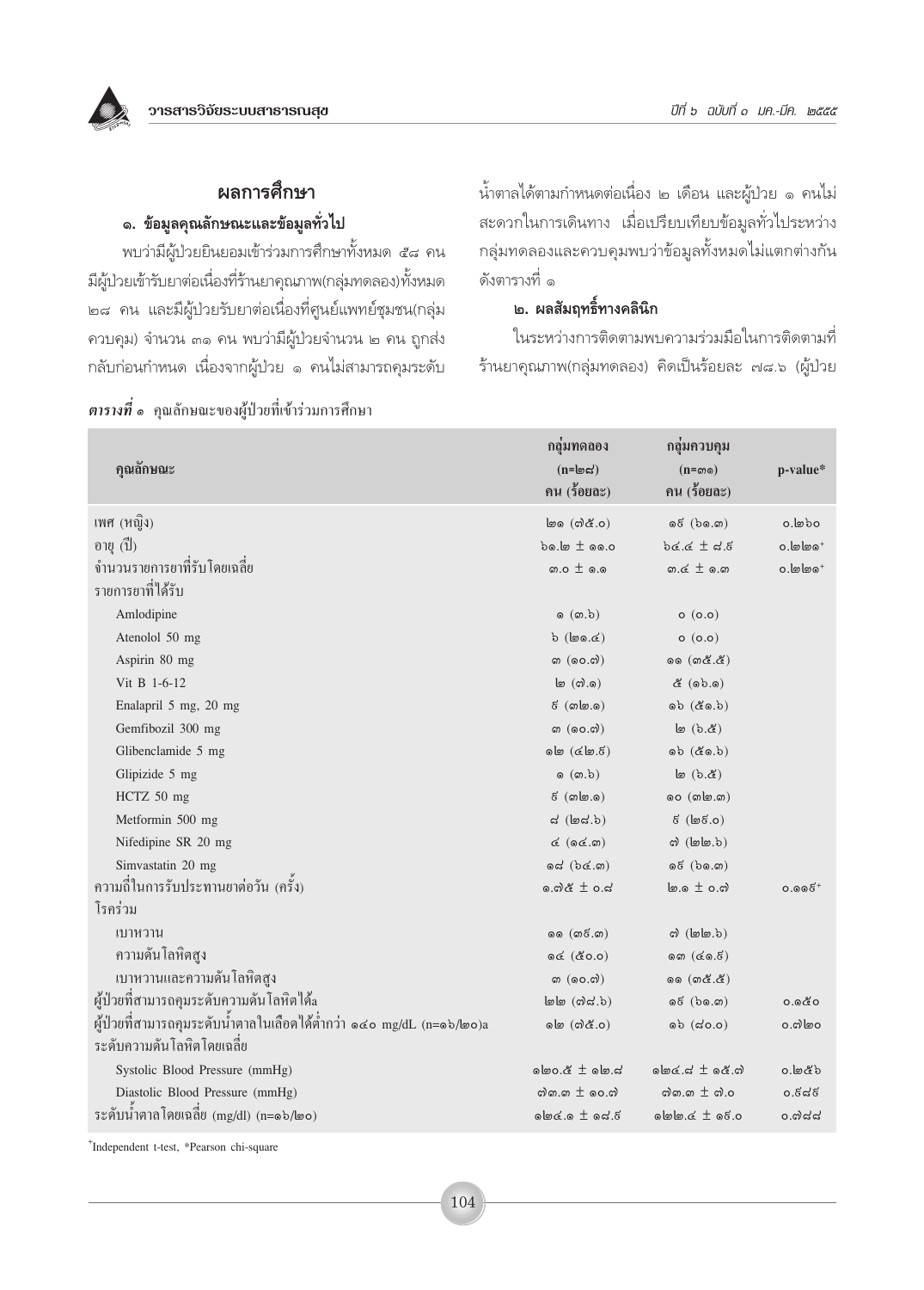้จำนวน ๒ คนถูกส่งกลับศูนย์แพทย์ก่อนกำหนด และ ๔ คน สามารถติดตามได้เพียง ๓ ครั้ง) พบผู้ที่ควบคมความดัน โลหิตได้ตามเป้าหมายในกล่มทดลองร้อยละ ๗๑.๔ และใน กลุ่มควบคุมร้อยละ ๕๘.๑ (Odds ratio; OR=๑.๒๔๒, Confidence Interval: CI: o.๓๕๘-๔.๓๑๒) โดยไม่พบความ แตกต่างอย่างมีนัยสำคัญทางสถิติระหว่างกลุ่ม(p > 0.0๕) ดังตารางที่ 1๓

ผ้ป่วยเบาหวานที่ได้รับการวินิจฉัยมีจำนวน ๓๒ คน (กลุ่มทดลอง ๑๘ คน กลุ่มควบคุม ๑๔ คน) และมีการ ้ติดตามระดับน้ำตาลในผู้ป่วยความดันโลหิตสูงจำนวน ๕ คน (กลุ่มทดลอง ๒ คนอยู่ในระดับเสี่ยงและเป็นโรค) และกลุ่ม ควบคุม ๓ คน (อยู่ในระดับปกติ ๑ คนและอยู่ในระดับเสี่ยง ๒ คน) จากการติดตามพบว่าสัดส่วนของผู้ที่ควบคุมระดับ น้ำตาลได้ตามเป้าหมายในกลุ่มทดลองไม่แตกต่างจากกลุ่ม ้ควบคุมอย่างมีนัยสำคัญทางสถิติ ดังตารางที่ ๓

้พฤติกรรมในกล่มทดลองจำนวน ๑๗ คนที่มีข้อมล สมบูรณ์และสามารถวิเคราะห์ผลได้ พบว่า มีพฤติกรรมของ ผ้ป่วยด้านเดียวที่มีการเปลี่ยนแปลงดีขึ้นอย่างมีนัยสำคัญทาง สถิติ คือ พฤติกรรมการรับประทานอาหารรสหวาน (p=0.0๓๓)

## .<br>๓. ปัญหาที่อาจสืบเนื่องมาจากการใช้ยา

ประเมินเฉพาะกลุ่มทดลองในผู้ป่วยที่มารับยาต่อเนื่องที่ ร้านทั้ง ๒ ร้าน เภสัชกรให้บริบาลทางเภสัชกรรมจำนวนทั้งหมด ์<br>ศูเน ครั้ง เวลาให้บริการโดยเฉลี่ย ๓๐.๙ ± ๑๐.๖ นาที เภสัชกร ้พบปัญหาที่อาจสืบเนื่องมาจากการใช้ยาทั้งหมด ๑๑ ครั้ง โดย เป็นการไม่ได้รับยาตามแพทย์สั่ง ๙ ครั้ง (ร้อยละ ๘๑.๘) และ ้ปัญหาอันไม่พึงประสงค์จากการใช้ยา ๒ ครั้ง (ร้อยละ ๑๘.๒)

| <i>ตารางที่ ๒</i> เปรียบเทียบผ้ป่วยความดันโลหิตสงที่สามารถคมระดับความดันโลหิตได้ตามเกณฑ์ระหว่างกล่มทดลองและกล่มควบคมหลังเข้า |  |  |
|------------------------------------------------------------------------------------------------------------------------------|--|--|
| รวมงานวาย                                                                                                                    |  |  |

|                                                                         | กลุ่มทดลอง<br>จำนวน (ร้อยละ)<br>$(n = \omega \approx)$                                               | ึกดุ่มควบคุม<br>จำนวน (ร้อยละ)<br>$(n = \omega)$                   | Odds ratio (OR)                                            |
|-------------------------------------------------------------------------|------------------------------------------------------------------------------------------------------|--------------------------------------------------------------------|------------------------------------------------------------|
| ้จำนวนผู้ที่สามารถคุมความดันโลหิตใด้ตามเป้าหมาย*                        | $\omega$ (c) $\omega$ . (c)                                                                          | ඉದ ( <i>&amp;ದ</i> .ඉ)                                             | o.loclo<br>$(CI: o. \omega \& \omega \& \omega \& \omega)$ |
| Systolic Blood Pressure (mmHg) **<br>Diastolic Blood Pressure (mmHg) ** | $\circ\circ\circ$ to $\pm$ $\circ\circ\circ$<br>$\omega$ ೂ. $\delta \pm \varepsilon$ . $\varepsilon$ | $\omega$<br>$od$ $\epsilon$ $\epsilon$ $\pi$ $\epsilon$ $\epsilon$ | n/a<br>n/a                                                 |
|                                                                         |                                                                                                      |                                                                    |                                                            |

\*Multiple logistic regression, \*\*Independent t-test, n/a ไม่สามารถประเมินได้

#### ี <mark>ตารางที่</mark> ๓ เปรียบเทียบผู้ป่วยเบาหวานที่สามารถคุมระดับน้ำตาลในเลือด (FBS) ได้ตามเกณฑ์ระหว่างกลุ่มทดลองและกลุ่มควบคุมหลังเข้า ร่วมงานวิจัย

|                                                              | กลุ่มทดลอง<br>จำนวน (ร้อยละ)<br>$(n = \circ b)$ | กลุ่มควบคุม<br>จำนวน (ร้อยละ)<br>$(n = \omega_0)$ | Odds ratio (OR)                       |
|--------------------------------------------------------------|-------------------------------------------------|---------------------------------------------------|---------------------------------------|
| ึ่งำนวนผู้ที่สามารถคุมระดับน้ำตาลในเลือดได้ (FBS<๑๔๐ mg/dL)* | $($ ها $.65$ ) $\overline{5}$                   | $Q$ $(Q$ $(3)$ $Q$ $Q$ $(3)$                      | 0.៦೧೬೯                                |
| ระดับน้ำตาลในเลือดโดยเฉลี่ย (FBS)                            | வை.ை $\pm$ மலி. &                               | $\omega_0$ and $\omega_0$ and $\omega_1$          | $(CI: o.$ @ෆි $d$ - ්ග. ර්රීග)<br>n/a |
|                                                              |                                                 |                                                   |                                       |

\*Multiple logistic regression; n/a ใม่สามารถประเมินได้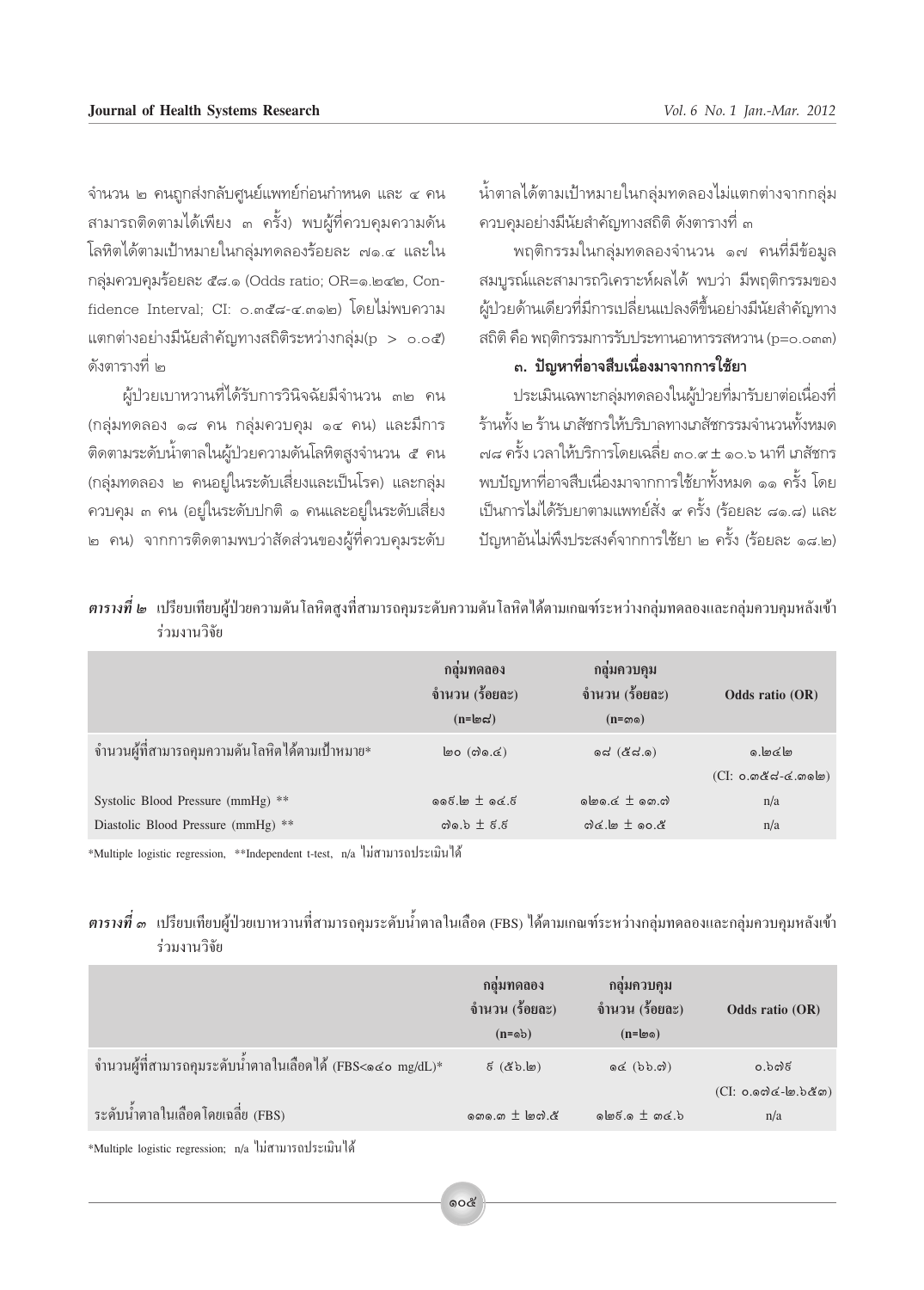วารสารวิจัยระบบสาธารณสข

|                              | ก่อนได้รับคำแนะนำ                              | หลังใด้รับคำแนะนำ                     |                      |
|------------------------------|------------------------------------------------|---------------------------------------|----------------------|
| ข้อมูล                       | จำนวน (ร้อยละ)                                 | จำนวน (ร้อยละ)                        | p-value*             |
|                              | $(n = \infty)$                                 | $(n = \infty)$                        |                      |
| การคื่มแอลกอฮอล์ - คื่ม      | $\mathsf{I}(\mathsf{I},\mathsf{I},\mathsf{I})$ | $\omega$ (ൈ. $\approx$ )              | 0.000                |
| การสูบบุหรี่ - สูบ           | ෙ $(8.5)$                                      | (8.5)                                 | 0.000                |
| การดื่มกาแฟ - ดื่ม           | (60, b)                                        | (8.5)                                 | 0.800                |
| การออกกำลังกาย - ออกกำลังกาย | $oc$ ( $cl$ lo. $m)$                           | ෧๕ (๘๘.๒)                             | 0.000                |
| รับประทานอาหารรสเค็ม         |                                                |                                       |                      |
| ไม่รับประทาน                 | $\mathfrak{b}$ (ൈം. $\mathfrak{c}$ )           | (60, b)                               | $0.5$ ර්ග $^+$       |
| รับประทานนานๆครั้ง           | $\omega$ (co.lo)                               | $\omega$ (co.lo)                      |                      |
| รับประทานบางครั้ง            | $\omega$ (co.lo)                               | $\propto$ (log $\propto$ )            |                      |
| รับประทานเป็นประจำ           | ෙරී.වි                                         | $\omega$ (ගේ.ර්)                      |                      |
| รับประทานอาหารใขมันสูง       |                                                |                                       |                      |
| ไม่รับประทาน                 | $\notin$ $(\notimes \ldots \notimes)$          | $\n  \infty (log \infty)$             | $0.006$ <sup>+</sup> |
| รับประทานนานๆครั้ง           | $b$ $(m\& m)$                                  | (6.36)                                |                      |
| รับประทานบางครั้ง            | ๕ (๒ຬ.๔)                                       | ෙ(ඊ.ර්)                               |                      |
| รับประทานเป็นประจำ           | $\mathsf{I}(\mathsf{I},\mathsf{I},\mathsf{I})$ | ෙරී.වි                                |                      |
| รับประทานอาหารรสหวาน         |                                                |                                       |                      |
| ไม่รับประทาน                 | ๕ (๒๕.๔)                                       | ದ $(\mathcal{L} \otimes \mathcal{L})$ | $O.O$ <i>©</i>       |
| รับประทานนานๆครั้ง           | $\&$ (log.c)                                   | $b$ $(m\mathcal{E}.m)$                |                      |
| รับประทานบางครั้ง            | $b$ $(m\alpha, m)$                             | $\omega$ (ගේ.ර්)                      |                      |
| รับประทานเป็นประจำ           | ෙරී.වි                                         | (0.0)                                 |                      |
| ความเครียด - มี              | $\omega$ (co.lo)                               | $\omega$ (co.lo)                      | 0.000                |

ี **ตารางที่ ๔** เปรียบเทียบการปรับเปลี่ยนพฤติกรรมของผู้ป่วยที่มารับยาต่อเนื่องที่ร้านยาคุณภาพ (กลุ่มทดลอง) ก่อนและหลังการได้รับบริการ จากเภสัชกร

\*McNemar test, <sup>+</sup>Wilcoxon signed rank test

โดยเป็นภาวะหัวใจเต้นช้ากว่า ๖๐ ครั้งต่อนาทีจากการได้รับยา Atenolol ในกรณีพบปัญหาอันไม่พึงประสงค์ข้างต้น เภสัชกร ้ดำเนินการส่งผู้ป่วยกลับเพื่อให้ได้รับการดูแลจากแพทย์ ส่วน ้ปัญหาความไม่ร่วมมือจากการใช้ยา เภสัชกรช่วยส่งเสริม ผู้ป่วยให้มีการใช้ยาอย่างต่อเนื่อง ดังแสดงในตารางที่ ๔

#### ๔. ประเมินความพึ่งพอใจ

คะแนนความพึ่งพอใจพบว่าจากกลุ่มทดลองมีคะแนน ความพึงพอใจอยู่ในระดับที่สูงที่สุดในข้อ ๑, ๕, ๖, ๗, ๙ คะแนนต่ำที่สุดคือ ๔.๕ คะแนนในข้อ ๒, ๓, ๔,๘, ๑๐ กลุ่ม ควบคุมพึงพอใจในระดับสูงสุดในข้อ ๒, ๕, ๑๐ คะแนนต่ำ ที่สุดคือข้อ ๓ "ข้อมูลที่ได้รับจากเภสัชกรตรงกับความ ต้องการของท่าน" (๔.๑ ± ๐.๙) ดังตารางที่ ๖

## วิจารณ์และสรุปผล

รูปแบบการศึกษานี้ไม่ได้แสดงการคำนวณขนาดตัวอย่าง เนื่องจากเป็นงานวิจัยเริ่มต้นที่ไม่สามารถควบคุมจำนวนผู้ที่จะ มารับบริการที่ร้านยาคุณภาพได้ และคาดว่าจะมีจำนวนไม่ มากนัก ผู้วิจัยจึงพยายามออกแบบงานเป็นรูปแบบกึ่งทดลอง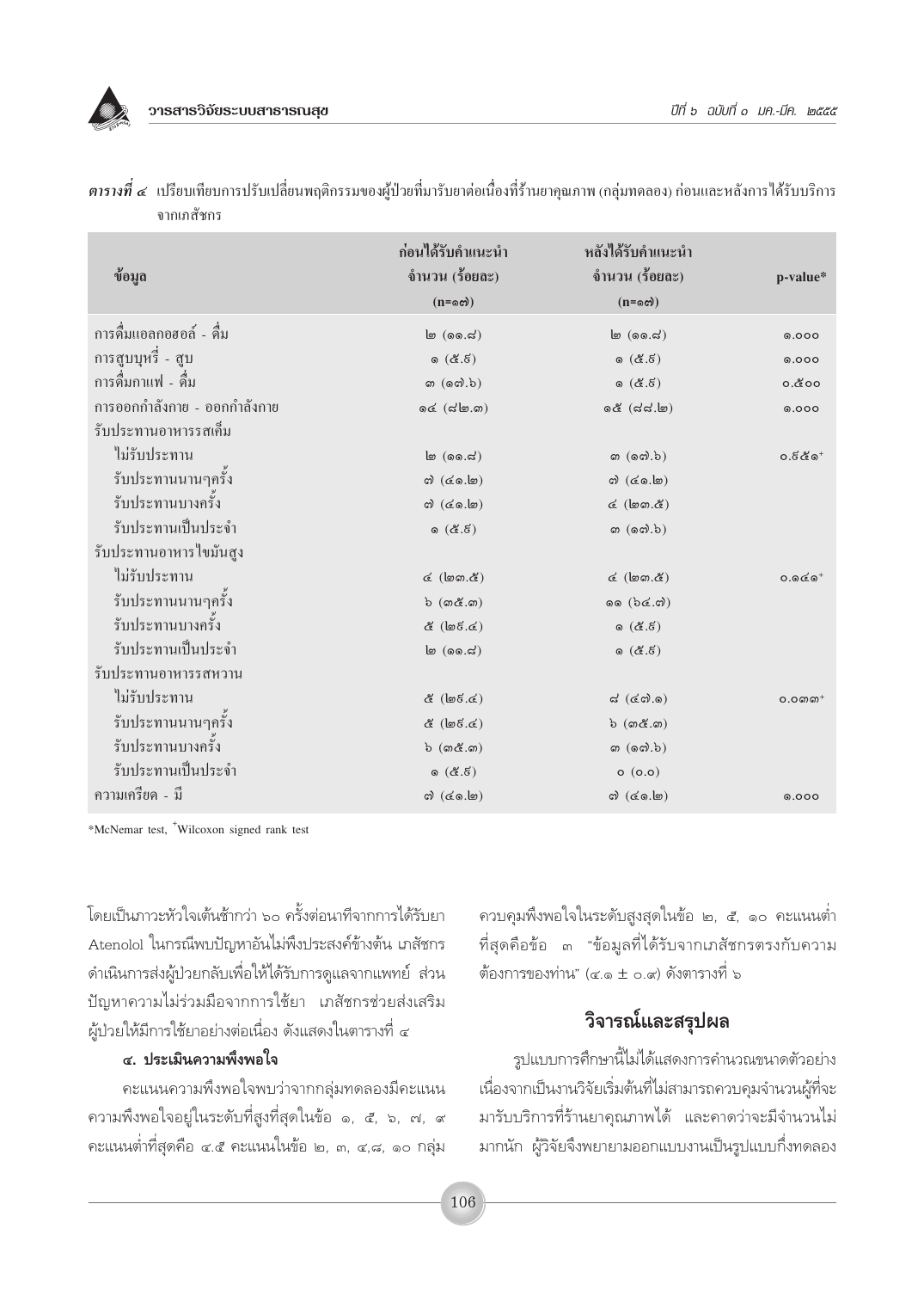**ฺตารางที่ ๕** เหตุผลที่มีผลทำให้ผู้ป่วยไม่ได้รับยาตามแพทย์สั่งจากกลุ่มที่เข้ารับบริการที่ร้านยาคุณภาพ

| เหตุผลอธิบายในผู้ป่วยที่ไม่ได้รับยาตามสั่ง                                                                                                                                                                        | การแก้ไขโดยเภสัชกร                                                                                                                                 | ผลการแก้ไข                                                      |
|-------------------------------------------------------------------------------------------------------------------------------------------------------------------------------------------------------------------|----------------------------------------------------------------------------------------------------------------------------------------------------|-----------------------------------------------------------------|
| ๑. ผู้ป่วยไม่ได้รับประทานยา Simvastatin ก่อนนอน<br>เนื่องจากผู้ป่วยเหน็ดเหนื่อยจากการทำงาน แล้วเข้า<br>นอนเลยทำให้ลืมรับประทานยา (n=๒)                                                                            | ๑. แนะนำวิธีไม่ให้ผู้ป่วยลืมการรับประทานยา<br>โดยแนะนำให้วางไว้ข้างหมอน                                                                            | ๑. ผู้ป่วยทานยาได้ครบถ้วนมาก<br>- ยิ่งขึ้น ไม่ค่อยจะลืมรับทานยา |
| ๒. ผู้ป่วยไม่ทานยา HCTZ เนื่องมาจากมีการเปลี่ยน pack-<br>age ใหม่ทำให้ผู้ป่วยคิดว่าเป็นยากนละชนิด (n=๑)<br>๑. ผู้ป่วยเบาหวานต้องรับประทานยา Glipizide ก่อน                                                        | ๒. อธิบายผู้ป่วยเกี่ยวกับยาที่มีการปรับเปลี่ยน<br>package ว่าเป็นยาชนิดเดียวกัน รับประทาน<br>แทนกันได้                                             | ๒.ผู้รับทราบและเข้าใจ จึงรับ<br>ประทานยาตามเดิม                 |
| อาหาร แต่ผู้ป่วยทานข้าวไปแล้วลืมทานยา จึงทำให้<br>ไม่ได้รับยา (n=๒)                                                                                                                                               | ด. แนะนำวางยาในบริเวณที่เห็นได้ง่ายขณะที่รับ<br>ประทานอาหารเพื่อไม่ให้ลืมทานยาก่อนอาหาร                                                            | ๑. ช่วยกระตุ้นไม่ให้ป่วยลืมรับ<br>ประทานยาใค้คียิ่งขึ้น         |
| ๔. ผู้ป่วยความดันโลหิตสูงไม่ได้รับประทานยา Enalapril<br>้เนื่องจากเข้าใจว่ายาต้องรับประทานหลังอาหาร แต่<br>บางวันผู้ป่วยรับประทานขนมปัง จึงไม่ได้รับ<br>ประทานยาตาม ทำให้ลืมรับประทานยาในบางครั้ง<br>$(n=\omega)$ | ๔. แนะนำว่าสามารถรับประทานยาที่เวลาเดิม<br>ของทุกวันได้ เพราะอาหารไม่มีผลต่อการดูด<br>ซึมของยา และการรับประทานขนมปังถือว่า<br>้เป็นอาหารได้เช่นกัน | ี ๔. ผู้ป่วยรับทราบและปฏิบัติตาม<br>คำแนะนำ                     |
| ๕. ผู้ป่วยหลงลืมการรับประทานยา ซึ่งมานึกขึ้นได้ใน<br>ึภายหลัง (n=l๓)                                                                                                                                              | ๕. แนะนำให้ผู้ป่วยวางยาในตำแหน่งที่เห็นได้<br>้ชัดเจน ใกล้บริเวณที่รับประทานอาหาร                                                                  | ๕. ช่วยให้การลืมรับประทานยา<br><u>ของผ้าไวยลดลง</u>             |

## 

|                                                                                     | ระดับความพึ่งพอใจ         |                                   |
|-------------------------------------------------------------------------------------|---------------------------|-----------------------------------|
| หัวข้อที่ประเมิน                                                                    | กลุ่มทดลอง*               | กลุ่มควบคุม**                     |
|                                                                                     | $(n = \infty)$            | $(n = \infty)$                    |
| ความพึงพอใจต่อการบริการโดยเภสัชกร (แพทย์/พยาบาล)                                    |                           |                                   |
| ๑. ท่านรู้สึกสบายใจเมื่อได้คุยกับเภสัชกร (แพทย์/พยาบาล) เกี่ยวกับปัญหาสุขภาพของท่าน | $\leq$ $\odot$ $\pm$ 0.b  | $d \notin \pm \infty$             |
| ๒. เมื่อท่านมีปัญหาเกี่ยวกับยาที่ได้รับ ท่านนึกถึงเภสัชกร                           | $6.8 \pm 0.7$             | $d.b \pm o.c$                     |
| ๑. ข้อมูลที่ได้รับจากเภสัชกร (แพทย์/พยาบาล) ตรงกับความต้องการของท่าน                | $6.8 + 0.6$               | $6.0 \pm 0.5$                     |
| ๔. เภสัชกร (แพทย์/พยาบาล) มีวิธีอธิบายเกี่ยวกับการใช้ยาที่ทำให้ท่านเข้าใจ           | $6.8 \pm 0.5$             | $6.8 \pm 0.5$                     |
| ๕. ท่านเต็มใจที่จะพบเภสัชกร (แพทย์/พยาบาล) ครั้งต่อไป เพื่อช่วยให้ท่านควบคุมความ    | $6.0 \pm 0.8$             | $6.5 \pm 0.6$                     |
| ดันโลหิตสูง / ควบคุมระดับนำตาล                                                      |                           |                                   |
| ความพึ่งพอใจต่องานบริบาลเภสัชกรรม                                                   |                           |                                   |
| ้ง. ท่านรู้สึกประทับใจเกี่ยวกับงานบริบาลเภสัชกรรมที่มอบให้                          | $d.b \pm o.b$             |                                   |
| ๗. การเข้าร่วมโครงการครั้งนี้ทำให้ท่านเข้าใจโรคมากยิ่งขึ้น                          | $\& .\circ \pm \circ .\&$ |                                   |
| ี่ ๘. เมื่อมองในภาพรวม ท่านคิดว่าโครงการนี้เป็นการให้บริการที่มีประโยชน์และควร      | $6.8 \pm 0.5$             |                                   |
| บริการในร้านยา                                                                      |                           |                                   |
| ความพึงพอใจด้านเวลาและสถานที่                                                       |                           |                                   |
| ี่ ៩. เภสัชกร (แพทย์/พยาบาล) ใช้เวลาในการแนะนำ ปรึกษาอย่างเหมาะสม                   | $d.b \pm o.d$             | $d.d \pm 0.5$                     |
| ๑๐. ท่านรู้สึกว่าสถานที่ที่ให้บริการมีความเป็นส่วนตัว ทำให้ท่านพูดคุยกับเภสัชกร     | $d \cdot d \pm \delta$ .  | $\alpha$ . $\alpha$ ± 0. $\alpha$ |
| (แพทย์/พยาบาล) ใค้อย่างสบายใจ                                                       |                           |                                   |

\*ทำการประเมินเมื่อผู้ป่วยเข้ารับบริการครบ ๕ ครั้ง<br>\*\*ในผู้ป่วยกลุ่มควบคุมมีจำนวน n น้อยเนื่องจากไม่สามารถติดตามเพื่อประเมินความพึงพอใจได้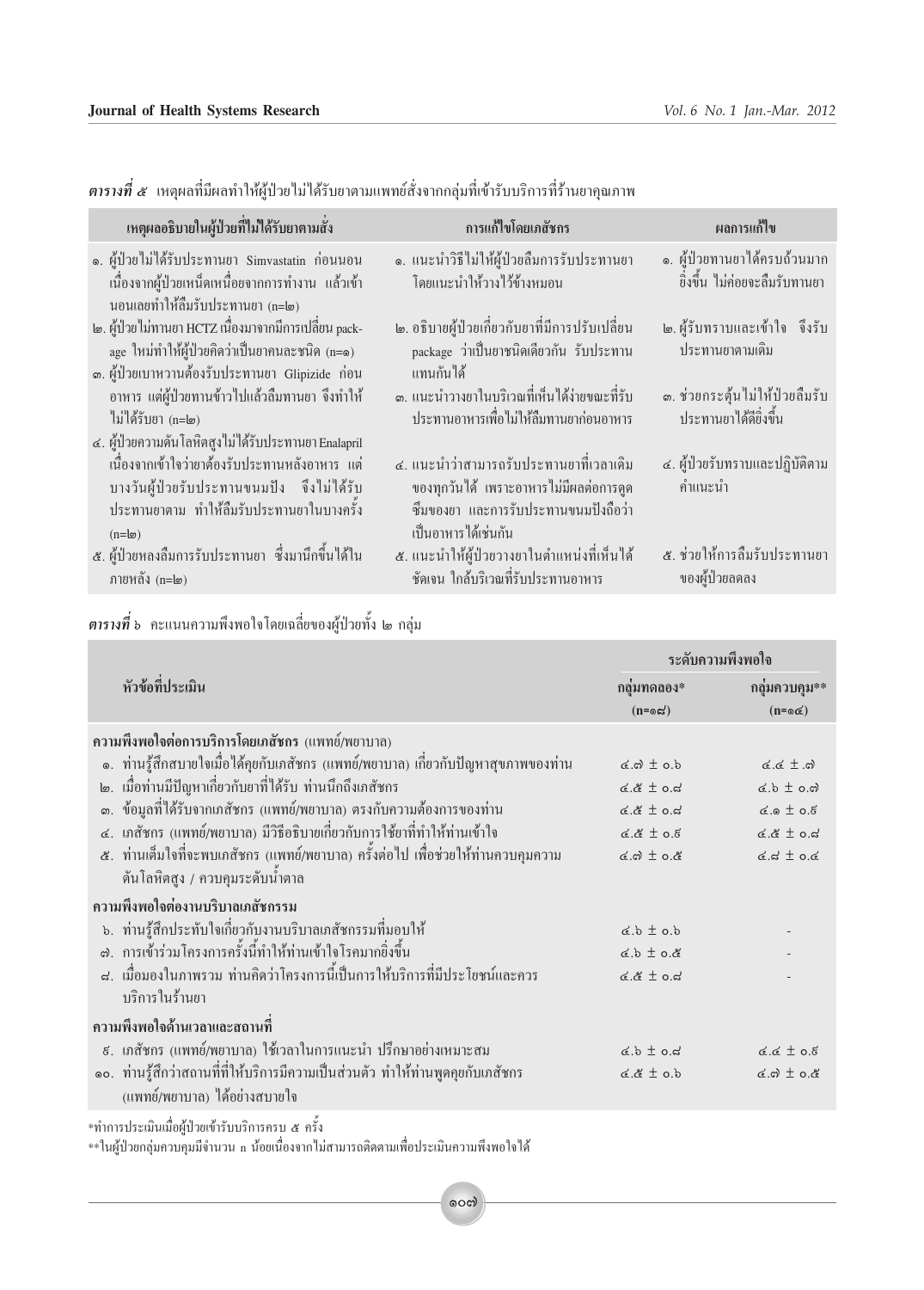้อย่างต่อเนื่อง ๕ ครั้ง มีแนวโน้มให้ผลดีต่อความพึงพอใจ อย่างไรก็ตามผู้วิจัยได้พยายามดำเนินการประเมินด้วยวิธีการ เดียวกันระหว่างร้านยาคุณภาพและศูนย์แพทย์ชุมชน และ การพัฒนาเครื่องมือในส่วนข้อคำถาม เช่น เรื่องความสะดวก ต่อการมารับบริการที่ร้านยา เป็นต้น ควรมีการปรับปรุงต่อไป

ในระยะเวลา ๕ เดือน ผลสัมฤทธิ์ทางคลินิกเกี่ยวกับ ระดับน้ำตาลในผ้ป่วยที่รับบริการเติมยาต่อเนื่องในร้านยา คุณภาพเปรียบเทียบกับศูนย์แพทย์ชุมชน พบว่าไม่มีความ แตกต่างกันซึ่งให้ผลเช่นเดียวกับร้านยาในจังหวัดสมทรสาคร<sup>(๑๐)</sup> ู้ที่เติมยาต่อเนื่องที่ร้านยาโดยเบิกยาจากโรงพยาบาล ติดตาม ระยะเวลา ๖ เดือน และร้านยามหาวิทยาลัยที่เริ่มดำเนินการใน ปี ๒๕๔๔<sup>(๙)</sup> ติดตามระยะเวลา ๔ เดือน ๒ การศึกษานี้ออก แบบการทดลองเป็น Quasi-experimental design แบบมื่ กลุ่มเปรียบเทียบเช่นกัน แต่เปรียบเทียบกับผู้ป่วยที่รับยา จากโรงพยาบาล

ผลลัพธ์ของระดับความดันโลหิตพบว่ากลุ่มทดลองมื สัดส่วนที่คุมระดับความดันโลหิตสูงไม่แตกต่างกันระหว่าง บริการของร้านยาคุณภาพและศูนย์แพทย์ชุมชน ซึ่งต่างจาก การศึกษาที่ผ่านมา<sup>(๗,๑๗)</sup> อาจเนื่องมาจากปัจจัยเสี่ยงที่ยังไม่ สามารถปรับได้ในช่วงเวลาที่พบเภสัชกร ๕ เดือน คือ ดื่ม แอลกอฮอล์ (ร้อยละ ๑๑.๘) สูบบุหรี่ (ร้อยละ ๕.๙) และ ความเครียด (ร้อยละ ๔๑.๒) อย่างไรก็ตามสัดส่วนของผู้ที่ ควบคุมระดับความดันโลหิตได้ตามเป้าหมายที่ร้านยาคุณภาพ คิดเป็น ๑.๒๔๒ เท่าเมื่อเปรียบเทียบกับกล่มที่รับบริการที่ ศูนย์แพทย์

ผลการศึกษาแสดงให้เห็นว่า การดูแลให้บริบาลทาง เภสัชกรรมของเภสัชกรร้านยาคุณภาพให้ผลสัมฤทธิ์ทาง ้คลินิกในผู้ป่วยเบาหวานและความดันโลหิตสูง มีคุณภาพไม่ แตกต่างจาก บริการของโรงพยาบาลหรือศูนย์แพทย์ ซึ่งลด เวลาของการพบแพทย์ในช่วงเวลา ๕ เดือน ในประเด็นค่าใช้ จ่ายพบว่าต้นทุนต่อหน่วยของการเติมยาต่อเนื่อง ๑ ครั้ง คิดเป็น ๓๒.๗ บาท(ค่าแรง ๒.๔ บาท ค่าวัสดุ ๒๘.๑ บาท และค่าลงทุน ๒.๓ บาท) และคิดเป็น ๒๒๖ บาทต่อคนในการรับยาต่อเนื่อง ็จ ครั้ง <sup>(๑๘)</sup> ในขณะที่ต้นทุนต่อหน่วยของการจัดบริการตรวจ

(Quasi-experimental design) และนำเสนอให้เห็นสัดส่วน ของการบริการในแต่ละแห่งแทนการเปรียบเทียบด้วยสถิติที่ อาจมีอำนาจ (Power) ต่ำในการปฏิเสธสมมติฐานหลัก ( $\rm H_{0}$ )

การเติมยาต่อเนื่องในโรคเบาหวานและความดันโลหิตสูง ในร้านยาคุณภาพ เพิ่งเริ่มต้นใหม่ในปี ๒๕๕๒ การดำเนินงาน ค่อนข้างซับซ้อนตั้งแต่การแนะนำผู้ป่วยที่รับบริการประจำที่ ศูนย์แพทย์ เพื่อมารับยาที่ร้านยาคุณภาพในช่วงเวลา ๕ เดือน ทำให้ผู้วิจัยจัดผู้ป่วยที่ยินดีไปรับบริการที่ร้านยาคุณภาพเป็น กลุ่มทดลอง และกลุ่มที่ไม่ได้รับบริการที่ร้านยาคุณภาพเป็น กลุ่มควบคุม ซึ่งรายงานการดำเนินโครงการได้อธิบายถึง เหตุผลที่ผู้ป่วยไม่เข้าร่วมโครงการ ได้แก่ ผู้ป่วยอยากพบ แพทย์หรือคุ้นเคยกับการบริการของศูนย์แพทย์ เจ้าหน้าที่ไม่ ได้แนะนำผู้ป่วยประจำให้เข้าร่วมโครงการ<sup>(๑๖)</sup> ซึ่งผลการศึกษา นี้มีผู้ป่วยเพียง ๒ รายจาก ๒๘ รายที่ขอกลับศูนย์แพทย์เมื่อ มารับบริการที่ร้านยาคุณภาพ ๒ ครั้ง เนื่องด้วยอยากกลับไป บรรยากาศแบบเดิม และใกล้บ้าน

นอกจากนี้กระบวนการเริ่มต้นยังมีความซับซ้อนในเรื่อง การจัดการเวชภัณฑ์ในร้านยาคณภาพ เนื่องจากยังไม่มีระบบ การจ่ายค่ายาระหว่างศูนย์แพทย์ชุมชนและร้านยาคุณภาพ จึง ใช้วิธีการเบิกยาของผู้ป่วยแต่ละคนจากศูนย์แพทย์มาสำรอง จ่ายที่ร้านยาคุณภาพ นอกจากนี้การรับยาต่อเนื่องยังเป็นเรื่อง ใหม่สำหรับผู้ป่วยสิทธิประกันสุขภาพถ้วนหน้า ที่จะไปรับ ้บริการที่ร้านยาคุณภาพ ทำให้จำนวนผู้เข้าร่วมโครงการยังไม่ มากตามการคาดหวัง ซึ่งจำนวนของผู้เข้าร่วมงานวิจัยน้อย อาจมีผลต่อการวิเคราะห์ทางสถิติที่ไม่มีอำนาจในการปฏิเสธ สมมติฐานหลัก อย่างไรก็ตามผู้วิจัย จึงนำเสนอการเปรียบ เทียบผลสัมฤทธิ์ระหว่างกลุ่มในรูปของ Odds ratio (OR)

ในการดำเนินการเก็บข้อมูล เภสัชกรทั้งสองร้านทราบว่า มีการดำเนินโครงการและได้รับคำแนะนำในการบันทึกตาม แบบฟอร์มต่างๆจากผู้วิจัย ส่วนการประเมินผลความพึ่งพอใจ นักศึกษาเภสัชศาสตร์ปี ๖ จำนวน ๑ คน เป็นผู้ประเมินหลัง เสร็จสิ้นการได้รับบริการจากร้านยาคุณภาพและศูนย์แพทย์ ชุมชน ถึงแม้ว่าอาจมือคติจากการประเมินแบบความพึงพอใจ ในสถานบริการ และความถี่ในการให้บริการที่ร้านยาคุณภาพ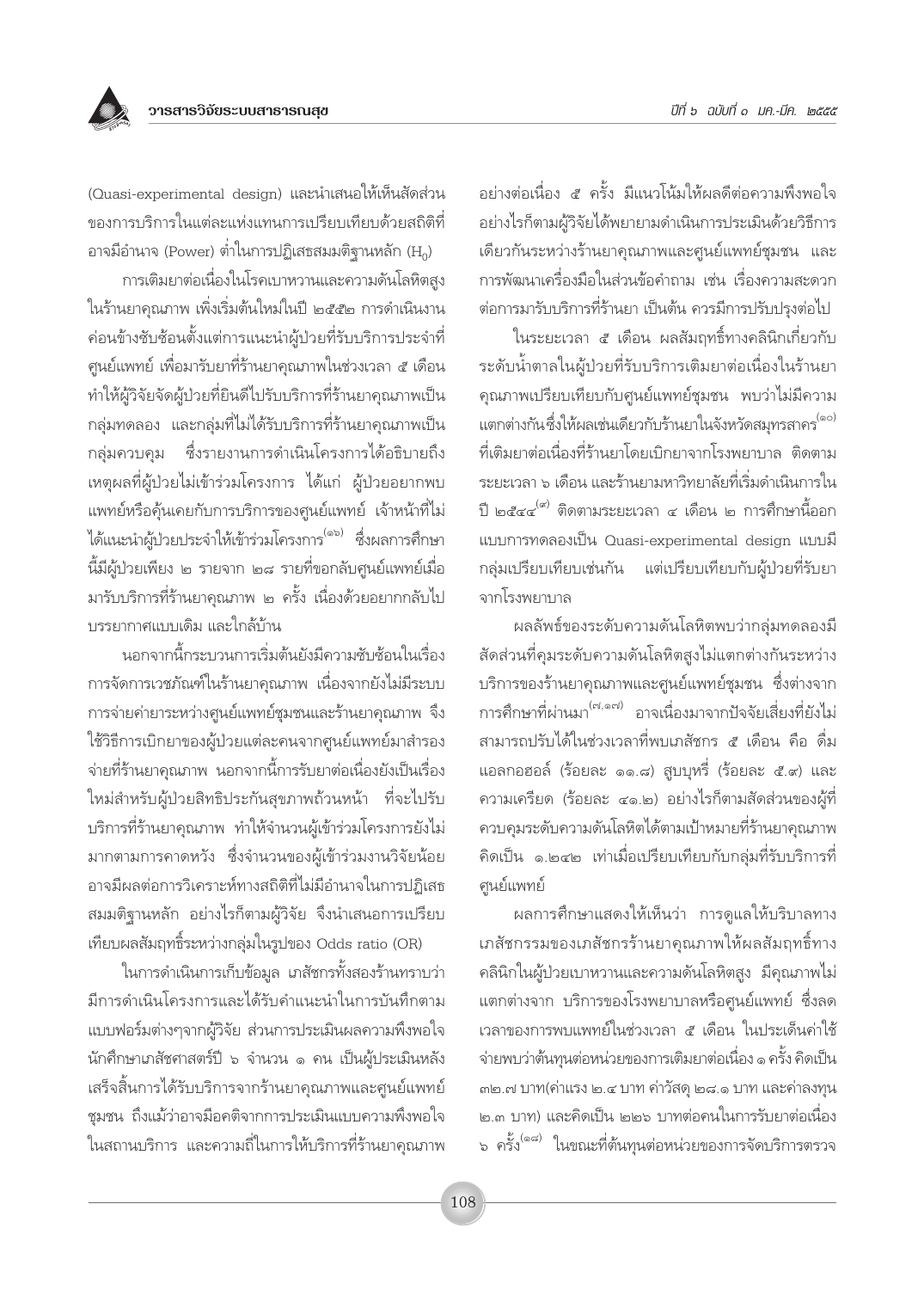ในกรณีที่ผู้ป่วยมีโรคร่วม เช่น โรคกระเพาะ โรคหวัด โรค ปวดต่างๆ ซึ่งในการศึกษานี้มีผู้ป่วย ๑ คนขอออกจากการศึกษา

๓. การศึกษานี้อาจยังไม่สามารถตอบโจทย์ที่สามารถ แก้ไขปัญหาความแออัดของโรงพยาบาลได้อย่างชัด เนื่องจาก จำนวนร้านยาคุณภาพและผู้ป่วยที่เข้าร่วมโครงการมีจำนวนน้อย แต่การดำเนินงานก็ได้รับความร่วมมือจากศูนย์แพทย์ชุมชน เป็นอย่างดี ทั้งจากแพทย์ พยาบาลและบคลากรท่านอื่นๆ ดัง ้นั้นในระยะยาวถ้าหากมีผู้ป่วยสนใจเป็นจำนวนมากขึ้นและ ้ร้านยาคณภาพประสงค์เข้าร่วมโครงการมากขึ้น ก็จะสามารถ ตอบโจทย์เรื่องการลดภาระของโรงพยาบาลได้เด่นชัดมากขึ้น

สรุปผลการศึกษา การให้บริการเติมยาต่อเนื่องในผู้ป่วย โรคเบาหวานและความดันโลหิตสูงของร้านยาคุณภาพเป็นรูป แบบบริการที่เน้นการดูแลผู้ป่วยเฉพาะราย ส่งเสริมการใช้ยา ้อย่างต่อเนื่อง ดูแลความปลอดภัยในการใช้ยา โดยผู้ป่วยที่ เข้ารับบริการได้ประโยชน์ทางผลสัมฤทธิ์ทางคลินิกไม่แตกต่าง จากบริการปกติจากศูนย์แพทย์

#### ข้อเสนอแนะ

๑. บริการเติมยาต่อเนื่องในร้านยาคุณภาพเหมาะสมกับ ้ร้านยาคุณภาพที่มีผู้รับบริการไม่มาก ยกเว้นมีเภสัชกรมากกว่า ๑ ท่าน ที่จะช่วยเพิ่มศักยภาพของการขยายบริการของร้านยา คณภาพมากขึ้น นั่นหมายถึงค่าใช้จ่ายที่เพิ่มขึ้นที่ควรได้รับ การสนับสนุนจากโรงพยาบาลคู่สัญญากับหลักประกันสุขภาพ

<sub>ไต</sub> การติดตามต่อเนื่องในระยะเวลาที่นานขึ้น รวมถึง การขยายสิทธิของผู้เข้ารับบริการที่ร้านยาคุณภาพ เช่น สิทธิ ประกันสังคม สิทธิข้าราชการ เป็นต้น ที่อาจต้องการซื้อความ สะดวกมากกว่าผู้ใช้สิทธิประกันสุขภาพถ้วนหน้า

.๓. การมีระบบการประสานงานที่ดีระหว่างสถานบริการ ในเครือข่ายเป็นสิ่งสำคัญ ทั้งในการส่งผู้ป่วยไปกลับ เพื่อรับ บริการที่ร้านยาคุณภาพและศูนย์แพทย์ชุมชน ตลอดจนการ ประสานงานเรื่องข้อมูลและการจัดเตรียมยาสำรอง เพื่อเพิ่ม ้ความเข้าใจให้กับผู้ป่วย ซึ่งถ้ามีตัวแทนแต่ละหน่วยงานเป็น กรรมการบริหารติดตามการทำงานและจัดประชุมอย่างต่อเนื่อง น่าจะช่วยให้กิจกรรมดำเนินได้อย่างต่อเนื่องมากขึ้น

รักษาผู้ป่วยเบาหวานไม่พึ่งอินซูลินแผนกผู้ป่วยนอกมีมูลค่า ๑,๖๕๘.๔ บาทต่อครั้งบริการ<sup>(๑๙)</sup> ข้อมูลเสนอให้เห็นว่าร้านยา ิคณภาพเป็นช่องทางเลือกที่สอดรับกับทิศทางการลดความ แออัดของสถานบริการที่ประหยัดกว่า และเป็นช่องทางที่ผู้รับ บริการพึงพอใจสูง ในเรื่องความสบายใจ ความร่วมมือในการ ้มาตามนัด ความเข้าใจโรคของตนเองมากขึ้น ให้คำปรึกษา ้อย่างเหมาะสม ซึ่งควรได้รับการสนับสนนพัฒนาให้เป็นงาน ประจำสำหรับร้านยาคุณภาพต่อไป ตั้งแต่ระบบการจัดการเวช ้ภัณฑ์ที่สะดวกมากขึ้นดังในหลายประเทศเช่น อังกถษ ไต้หวัน ออสเตรเลีย เป็นต้น

้ ปัญหาที่อาจสืบเนื่องจากการใช้ยาของผู้ป่วยที่พบมาก ที่สุดคือ ปัญหาการไม่ได้รับยาตามแพทย์สั่ง สาเหตุที่พบบ่อย เกิดจากปัญหาการลืมรับประทานยาของผู้ป่วย ซึ่งผลการ ศึกษาไม่แตกต่างจากการศึกษาอื่นที่ติดตามในผู้ป่วยเบาหวาน ที่ร้านยาคุณภาพพบปัญหาเรื่องความร่วมมือในการใช้ยาร้อยละ ๓๔.๕ (๒๐) ถึงร้อยละ ๕๐<sup>(๒๑)</sup> อาจเนื่องจากกลุ่มผู้ป่วยมีอายุโดย เฉลี่ยที่มาก (๖๒.๙±๘.๕ปี) นอกจากนี้ปัญหาที่อาจสืบเนื่องจาก การใช้ยาที่พบคือ ปัญหาอาการอันไม่พึงประสงค์จากการใช้ยา ่ พบชีพจรเต้นช้า ซึ่งคาดว่าอาจเกิดจากยา atenolol เภสัชกร จึงได้เขียนใบปรึกษาหารือแพทย์และได้รับการปรับเปลี่ยนการ ใช้ยาตามคำแนะนำของเภสัชกร ซึ่งเป็นความสัมพันธ์ระหว่าง การทำงานร่วมกันของสหวิชาชีพในพื้นที่ โดยแพทย์ได้ร่วมมือ กับร้านยาคุณภาพที่ผ่านมาและยอมรับและปรับเปลี่ยนการใช้ ยาโดยคำแนะนำของเภสัชกรร้านยาร้อยละ ๖๗ ๖๔<sup>(๗)</sup>

#### ข้อจำกัดการศึกษา

๑. การให้บริการของทั้ง ๒ ร้านอาจมีความแตกต่างกัน เนื่องจากมีเภสัชกรประจำร้านยาคุณภาพหลายท่าน ซึ่งอาจไม่ ได้ปฏิบัติตามคู่มือปฏิบัติงานบริการ Refill และจำนวนลูกค้า หน้าร้านยาคุณภาพที่มาใช้บริการจำนวนมาก มีผลจำกัดต่อ การเอาใจใส่ดูแลผู้ป่วยที่มารับยาต่อเนื่อง และความเป็นส่วน ตัวในการให้บริการ

๒. จำนวนรายการยาที่มีการเบิกจ่ายให้แก่ผู้ป่วยที่มารับ บริการจำกัดอยู่ที่ยาเรื้อรัง ทำให้ไม่เกิด One stop service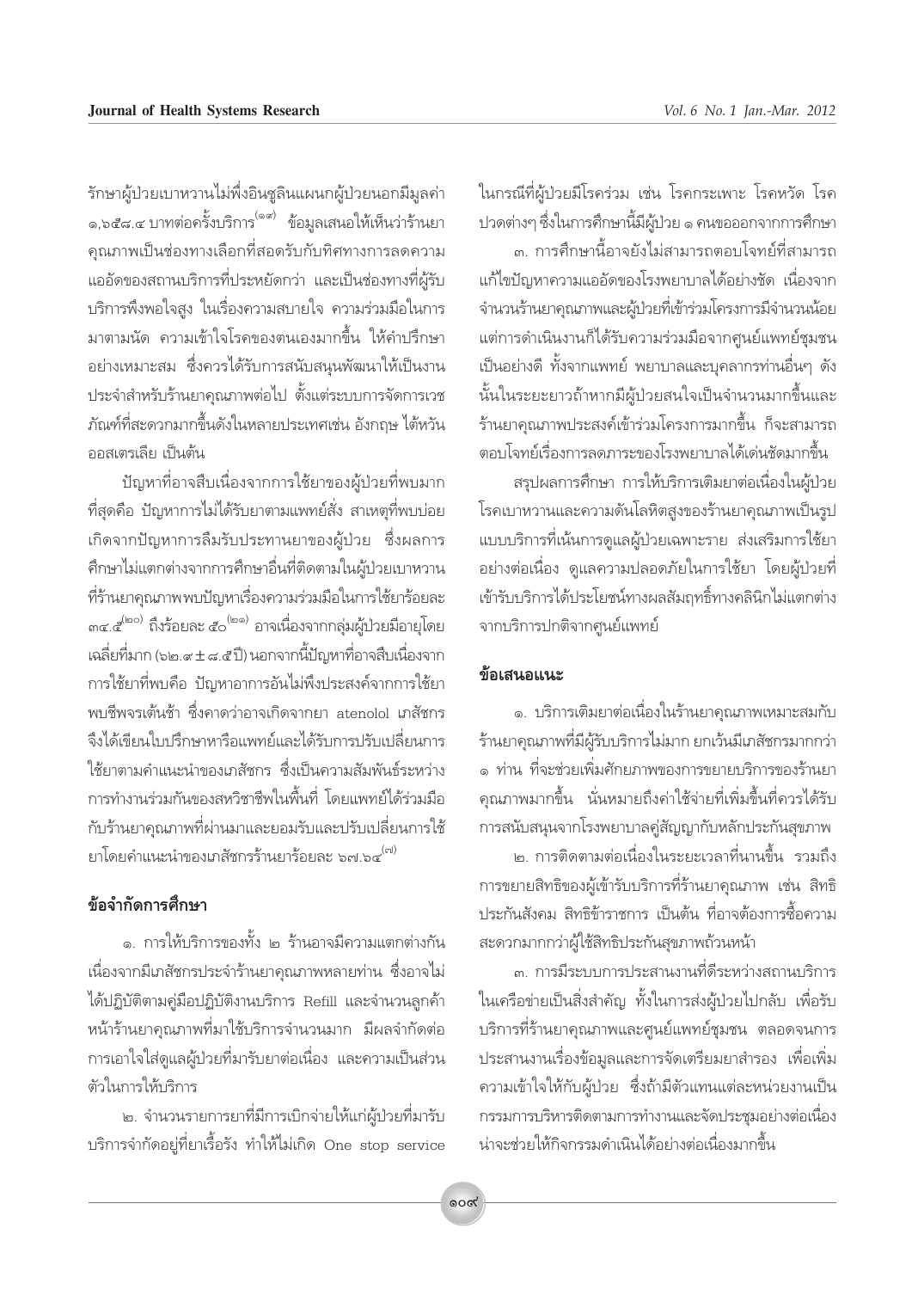#### กิตติกรรมประกาศ

ขอขอบคณ ร้านยามหาวิทยาลัย (สาขาเทศบาล) ภญ.กษมา โชคคติวัฒน์ ร้านเภสัชกรชูศักดิ์, เจ้าหน้าที่ศูนย์ แพทย์ชุมชนสามัคคี, นางสาวพัชรี ยุรา พยาบาลวิชาชีพ, เจ้า หน้าที่ศูนย์แพทย์ชุมชนบูรพา, อ.ภก.ธีระพงษ์ ศรีศิลป์, อ.ภุณ.เพียงขวัญ ศรีมงคล. อ.ภุณ.พรชนก ศรีมงคล และทุก ท่านที่ได้ให้ความอนุเคราะห์ข้อมูล ขอขอบคุณ มหาวิทยาลัย มหาสารคาม และสำนักงานหลักประกันสขภาพแห่งชาติเขต ๗ ผู้สนับสนุนเงินทุนในการศึกษาวิจัย

#### เอกสารอ้างอิง

- o. Wild S, Roglic G, Green A, Sicree R, King H. Global prevalence of diabetes Estimates for the year 2000 and projections for 2030. Diabetes Care 2004:27:1047-53
- Le . Kearney PM, Whelton M, Reynolds K, Muntner P, Whelton PK, He J. Global burden of hypertension: analysis of worldwide data. Lancet 2005;365(9455):217-23.
- ๑. สำนักงานหลักประกันสุขภาพแห่งชาติ. คู่มือบริหารงบกองทุน หลัก ประกันสงภาพแห่งชาติ ๒๕๕๔ การบริหารงบบริการควบคม ป้องกัน และรักษาโรคเรื้อรัง: บริการควบคุมป้องกันความรุนแรงของโรคเบา หวานและความดันโลหิตสูง. กรุงเทพมหานคร: บริษัท ศรีเมืองการ พิมพ์ จำกัด: ๒๕๕๓.
- ๔. สุรเกียรติ อาชานานุภาพ. ลดความแออัคของโรงพยาบาล ความฝัน หรือความจริง. นิตยสารหมอชาวบ้าน [serial online] มีนาคม ๒๕๕๐. [สืบค้น ๗ สิงหาคม ๒๕๕๒]; ๒ธ(๒๖๗). Available from: URL: http://www.doctor.or.th/node/7270
- &. Likitmaskul S, Wacharasindhu S, Rawdaree P, Ngarmukos C, Deerochanawong C, Suwanwalaikorn S, et al. Thailand diabetes registry project: type of diabetes, glycemic control and prevalence of microvascular complications in children and adolescents with diabetes. J Med Assoc Thai 2006;89(suppl 1): S10-6.
- ๖. สำนักงานหลักประกันสุขภาพแห่งชาติ.รายงานการสร้างหลักประกัน สุขภาพถ้วนหน้าประจำ ๒๕๕๒. สำนักงานหลักประกันสุขภาพ แห่งชาติ: กรงเทพมหานคร; ๒๕๕๒.
- ๗. พยอม สุขเอนกนันท์, สุนันทา โอศิริ, วิลาสินี หิรัญพานิช, จรรยา ้เกิดจันทึก, สุรศักดิ์ ใชยสงค์, ภัทรินทร์ กิตติบุญญาคุณ และคณะ. การดูและผู้ป่วยความดันโลหิตสูงโดยเภสัชกรในร้านยาชุมชน. ว วิทย เทคโน มมส. ๒๕๔ธ;๒๕(๑):๔๖-๖๓.
- d. Sookaneknun P, Richards RME, Sanguansermsri J and Teerasut C. Pharmacist's contribution to blood pressure outcome and quality

of life of hypertensive patients. CMUJ 2005;4(2):165-173.

- ี่ ៩. วิลาวัลย์ ทนคี. ปวิตา พลบตร และรจเรศ หาณรินทร์. โครงการ บริบาลทางเภสัชกรรมและจ่ายยาต่อเนื่องในผ้ป่วยโรคเบาหวาน ประเภทที่ ๒ ในร้านยามหาวิทยาลัย. มหาสารคาม: คณะเภสัชศาสตร์ มหาวิทยาลัยมหาสารคาม/สถาบันวิจัยระบบสาธารณสข: ๒๕๔๕.
- ๑๐. ระพีพรรณ ฉลองสข. สรสิทธิ์ ล้อจิตรอำนวย และวิชัย สันติมาลีวรกล. ้การศึกษาเปรียบเทียบระบบบริการจ่ายยาตามใบสั่งแพทย์ให้ผ้ป่วย โรคเรื้อรัง ที่โรงพยาบาลกับที่ร้านยาคณภาพ. วารสารวิจัยระบบ สาธารณสบ ๒๕๕๐;๑(๓๑๔):๒๔ธี-๒๖๑.
- ๑๑. คณะเภสัชศาสตร์ มหาวิทยาลัยมหาสารคาม. ข้อตกลงดำเนินการ ตามโครงการพัฒนาการเชื่อมโยงร้านยากับระบบหลักประกันสุขภาพ ในกิจกรรมคัดกรองและติดตามการสร้างเสริมสุขภาพ ปี ๒๕๕๒. ข้อตกลงเลขที่ ๓๐/๐๑๓/๒๕๕๒.
- ๑๒. พิราญาณ์ วงศ์พัฒนาธนเคช. พีรยา สมสะอาค และพรชนก ศรีมงคล. ประสิทธิผลของโปรแกรมการคัดกรองและให้คำแนะนำส่งเสริมสข ภาพแก่ผู้ที่มีความเสี่ยงโรคเบาหวานและความดันโลหิตสงในร้านยา มหาวิทยาลัย สาขาเทศบาล. วารสารวิจัยระบบสาธารณสุข ๒๕๔๘; ๕(๓):๑-๑.
- ๑๓. สภาเภสัชกรรม. ร้านขายยาที่ได้รับการรับรองร้านยาคณภาพ สภา เภสัชกรรม [online]. ๑៩៩៩-๒๐๐๔ [สืบค้น ๑៩ ตุลาคม ๒๕๕๔]; Available from: URL: http://www.pharmacycouncil.org/html/ htmlexpand/drug storeom.html
- ๑๔. ร้านยามหาวิทยาลัย. รายงานผลการคำเนินการประจำปี ๒๕๕๔. มหาสารคาม; ๒๕๕๔.
- දේ. US Department of Health and Human Service National Institutes of Health National Heart, Lung, and Blood Institute. The seventh report of the joint national committee on prevention, detection, evaluation, and treatment of high blood pressure. [serial online] 2004 [cited 2012 March 16]. Available by http://www.nhlbi.nih.gov/ guidelines/hypertension.
- ๑๖. พยอม สุขเอนกนันท์, พีรยา สมสะอาด, บุษบา โทวรรณา, พรชนก ศรีมงคล. โครงการพัฒนาการเชื่อมโยงร้านยากับระบบหลักประกัน สขภาพในกิจกรรมคัดกรอง ติดตามการสร้างเสริมสขภาพ และการ ใช้ยาในโรคเรื้อรังกรณีศึกษาจังหวัดมหาสารคาม.มหาสารคาม: คณะ เภสัชศาสตร์ มหาวิทยาลัยมหาสารคาม/สำนักงานหลักประกัน สุขภาพแห่งชาติเขต ๗ ขอนแก่น; ๒๕๕๓.
- லை. McLean DL, McAlister FA, Johnson JA, King KM, Makowsky MJ, Jones CA, et al. A randomized trial of the effect of community pharmacist and nurse care on improving blood pressure management in patients with diabetes mellitus: study of cardiovascular risk intervention by pharmacists-hypertension. Arch Intern Med 2008;168(21):2355-6.
- ๑๘. ควงทิพย์ หงส์สมุทร, วิวรรธน์ อัครวิเชียร, พยอม สุขเอนกนันท์, ศุศราภรณ์ สามประดิษฐ์, ชนัตถา พลอยเลื่อมแสง, จีริสุดา คำสีเขียว และคณะ. การพัฒนาการเชื่อมโยงร้านยาคุณภาพกับระบบหลัก ประกันสุขภาพ. กรุงเทพมหานคร: สภาเภสัชกรรม/สำนักงานหลัก